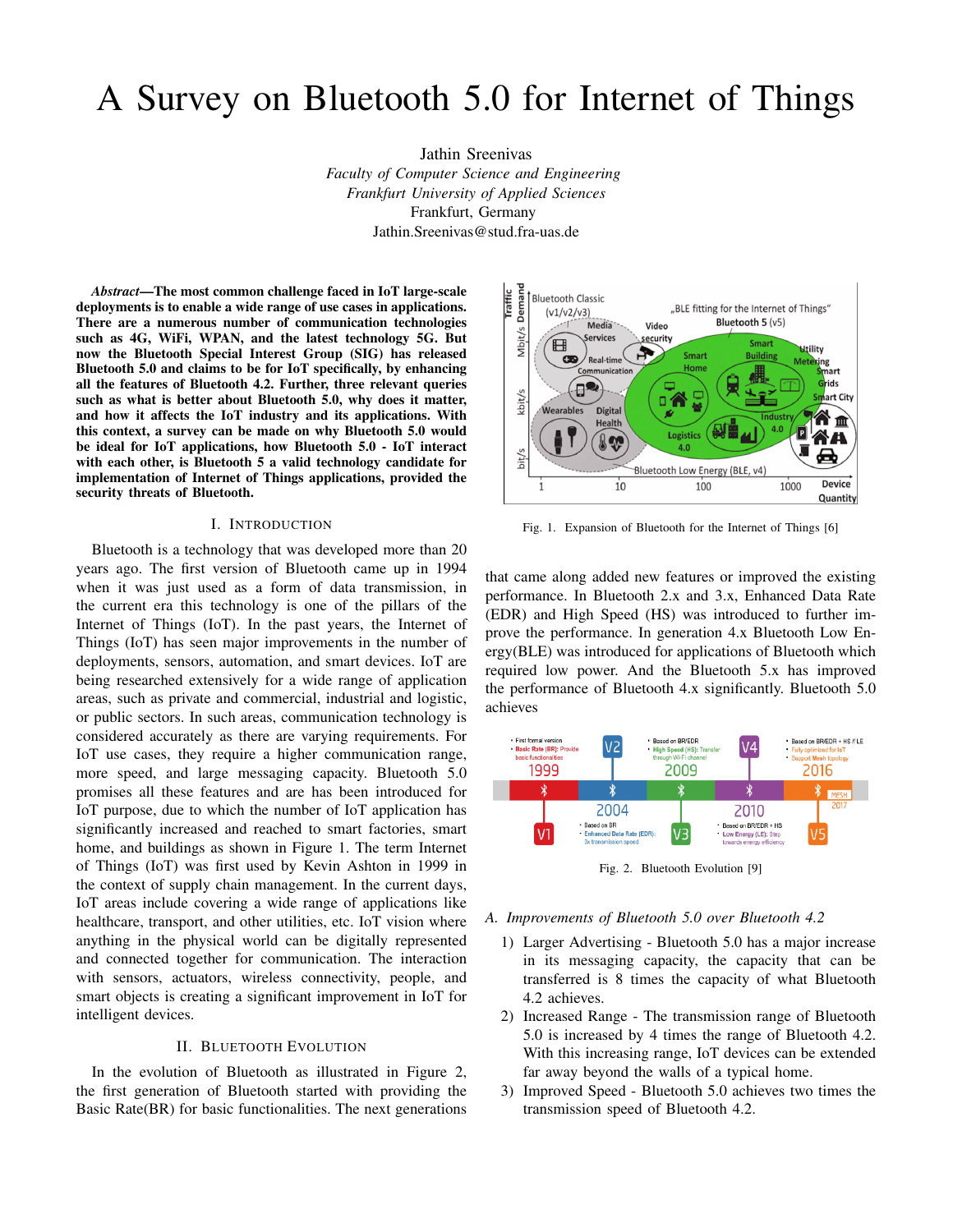- 4) Stronger Robustness Bluetooth 5.0 establishes much more stable connections.
- 5) Mesh Topology With the mesh topology in Bluetooth 5.0, now Bluetooth can be deployed massively in many variety topologies.

All of the above points certainly prove that Bluetooth 5.0 is enhanced significantly. These enhancements make it possible for Bluetooth to now transfer information much faster, further by establishing a much more stable connection with a lot more content. For all these reasons Bluetooth 5.0 is an important technology for the IoT area. The Bluetooth mesh is not restricted to just Bluetooth 5.0, Bluetooth 4.0 and above are supported as well. The network structure has been improved using the mesh structure, making it possible for a group of devices to connect rather than just an end-to-end connection. Bluetooth 5.0 will transform the IoT experience by making it simple, seamless, precise, and accurate.

## III. BLUETOOTH5-IOT ARCHITECTURE

The architecture of Bluetooth 5 IoT can be divided into six layers.

- 1) The hardware Layer This is the bottom layer comprising the hardware components of IoT, such as sensors or sensors in smartphones which includes weather sensors, environment sensors, home appliances, and other physical components. The hardware layer covers up abstraction to leverage information about its periphery to the above layer the microcontroller layer.
- 2) Microcontroller Layer This layer comprises of the microcontrollers that are required for automatically controlled devices such as office machines, home appliances, and other embedded systems. Few instances of what layer comprises of are The Raspberry Pi, AT Mega, Edison, etc.
- 3) Bluetooth Connectivity Layer -This layer contains the wireless standard for exchange, Bluetooth which uses a variety of protocols. The Bluetooth stack is divided into two segments. Firstly, the Controller - the controller is implemented in low-cost silicon devices which contains a time-critical radio interface that is the Bluetooth radio and a microprocessor. The second segment is the Host which deals with high-level data, the host is implemented as a package on top of an operating system or a part of an operating system itself. For EDR devices such as Bluetooth earphones, both the host and the controller are present on the same microprocessor which reduces the production costs. These devices are known as hostless systems. However, the host stack also comprises the protocol for communication between the host and the controller. Host Controller Interface (HCI) is a pseudo protocol for standardized communication between the two stacks. Link Manager Protocol (LMP) is used to control the connections between the devices, which include creation, modification, and releasing logical transports or logical links. As well as, to query any device capabilities and power control. The final protocol

that is the Link Control Protocol (LC) communicates the flow control, acknowledgment, and retransmission requests. This protocol is embedded in the header of the Link Manager protocol.

- 4) Connectivity Layer There are two pathways that can be taken in this layer, Internet Connectivity or Smart Phone OS. Internet Connectivity is the central part of the whole stack. IoT specific communication protocols are added here for energy efficiency, resource constraints, and lightweight information processing. MQTT, CoAP, IPv6, UDP, AMQP, LLAP, XMPP, and DDS protocols perform the following tasks: publish/subscribe messaging, multicast support, real-time messaging, packet-switched networking, message queue for middleware, lightweight local automation, and direct addressing publish/subscribe based communication for real-time embedded systems. The other pathway is the Smart Phone OS: The Wireless Personal Area Network (WPAN) technology which is designed for application in health care, fitness, security, and home automation. Current Mobile devices are always released with hardware and software support for Bluetooth. There are already Bluetooth Profiles present in mobile devices, such as the Blood Pressure Profile (BLP), and many other Fitness profiles.
- 5) Infrastructure Layer The infrastructure layer is the most valuable layer of all. This layer comprises of four different compositions of 1. IoT business cloud services 2. Big Data Services, and 3. Bluetooth Host API/protocol. The IoT Business Cloud - an abstraction for business-specific services. Various business transactions and activities are served here by SaaS, PaaS, and IaaS cloud solutions. This modular architecture, as well as packet business APIs, eases the performance of any business-related operations. Parallelly also performs resource definition, abstraction, orchestration, and optimization of its external ecosystem. These business clouds reduce the organization's overhead of operational activities by providing a common layered approach with necessary supports provided. The Bluetooth Host API/Protocol - The host and controller stacks is divided into various subcategories. The General Access Profile (GAP) defines the topology being used by the Bluetooth network stack. The one-toone, one-to-many, or many-to-many mechanisms which are means to connect to the other devices fall under the mechanism of GAP. During a one-to-one connection, there should be an explicit connection and here handshake is required to transfer data. The Generic Attribute Profile (GATT) describes the detailed description of the transfer attributes once the devices are connected. The Object Exchange (OBEX) is a communication protocol that facilitates the exchange of binary objects between devices. For example, file transfers require simple data exchange. The OBEX is bound to Radio Frequency Communication (RFCOMM), which is a set of transport protocol which is commonly used for its widespread support and publicly available API on most operating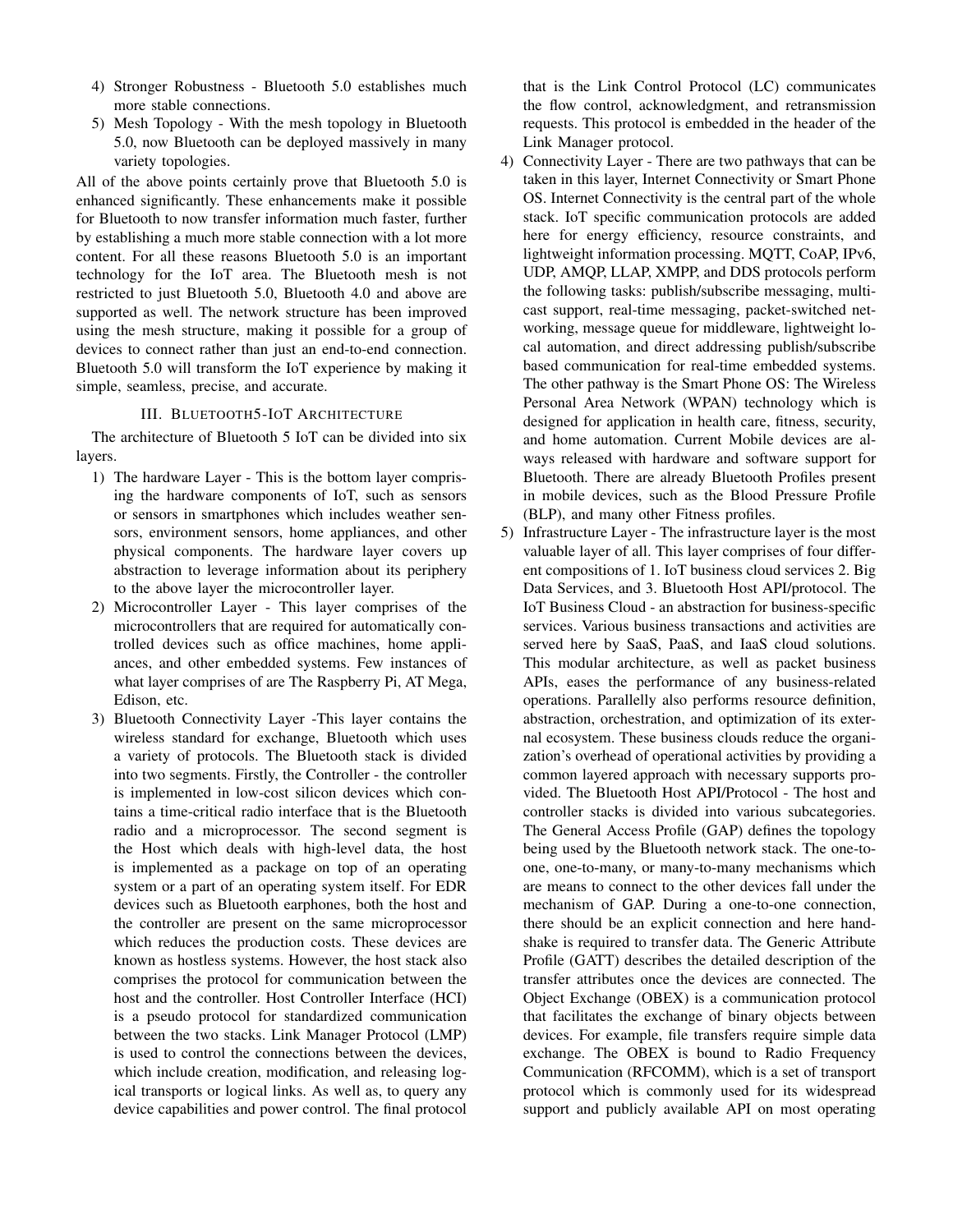systems. The Low energy attribute protocol is adapted for BLE since this protocol allows the client to read and write certain attributes with a lot more ease. The Big Data Services, these services make it possible for Big Data and IoT to work in conjunction. These services can be used for providing optimizations, statistical analysis, predictions, etc. By using these services, the network disks and computer power are impacted. The stack for big data processing must be done in consideration of the influx of data that IoT will deliver.

6) Application Layer - This layer is designed to disseminate the user experience via the software in applications that are performed over Bluetooth Connectivity. Bluetooth 5.0 with IoT can help solving numerous problems in fields such as health care, agriculture, sensors in smart phones, watches, home automation and many more.

|                                                                            | Application<br>Smart Wearables<br><b>Smart Retail</b><br><b>Smart Transportation</b><br><b>Smart Agriculture</b><br><b>Smart Energy</b><br>Smart Home<br>Smart Automation |                                                                  |                                        |  |                        |                   |                     |                                                                                                                      |                             |     |                             |               |                                               |                                        |  |  |
|----------------------------------------------------------------------------|---------------------------------------------------------------------------------------------------------------------------------------------------------------------------|------------------------------------------------------------------|----------------------------------------|--|------------------------|-------------------|---------------------|----------------------------------------------------------------------------------------------------------------------|-----------------------------|-----|-----------------------------|---------------|-----------------------------------------------|----------------------------------------|--|--|
|                                                                            | IoT Bluetonth Cloud Stack                                                                                                                                                 |                                                                  |                                        |  |                        |                   |                     |                                                                                                                      |                             |     |                             |               |                                               |                                        |  |  |
|                                                                            |                                                                                                                                                                           |                                                                  | InT Business Cloud Services            |  |                        |                   |                     |                                                                                                                      |                             |     |                             |               |                                               | Security                               |  |  |
| <b>Business Transactions</b>                                               |                                                                                                                                                                           |                                                                  |                                        |  |                        |                   |                     | <b>Big Data</b><br>Services                                                                                          |                             |     |                             |               |                                               | BlueSecure<br>(GAP, SDAP)              |  |  |
| Order<br>Transaction<br>Loading<br>Procurement<br>Management<br>Management |                                                                                                                                                                           |                                                                  |                                        |  |                        | Money<br>Handling |                     | Security<br>Providing high-value-added services<br>Manager<br>(optimization, statistical analytics, prediction etc.) |                             |     |                             |               |                                               |                                        |  |  |
|                                                                            | <b>Business Activities</b>                                                                                                                                                |                                                                  |                                        |  |                        |                   |                     |                                                                                                                      | Bluetooth Host API/Protocol |     |                             |               |                                               |                                        |  |  |
|                                                                            | Product<br>Shipping<br>Inventory<br>Web portal<br>Biling<br>catalogue<br>Services<br>Management                                                                           |                                                                  |                                        |  |                        | Returns           |                     | Generic Access Profile                                                                                               |                             |     |                             |               |                                               |                                        |  |  |
|                                                                            |                                                                                                                                                                           |                                                                  |                                        |  |                        |                   |                     | Generic Attribute Profile                                                                                            |                             |     |                             |               |                                               |                                        |  |  |
| Modular,<br>Packaged,<br>Business APPs                                     |                                                                                                                                                                           | External Ecosystem, Marketplace, e-commerce,<br>Collaboration    |                                        |  |                        |                   |                     | OBEX                                                                                                                 |                             |     | <b>IEEE 11073</b>           |               |                                               | Low Energy Profile<br>Definition       |  |  |
|                                                                            |                                                                                                                                                                           | API, Service Pattern, Integration Service                        |                                        |  |                        |                   |                     | RECOMM<br>Serial Emulation API                                                                                       |                             | SPP | HDP                         | ATT           | GA<br>π                                       | Service<br>Discovery Protocol          |  |  |
|                                                                            |                                                                                                                                                                           | Resource Definition, Abstraction, Optimization,<br>Orchestration |                                        |  |                        |                   |                     | Logical Link Control and Adaptation Protocol                                                                         |                             |     |                             |               |                                               |                                        |  |  |
|                                                                            | Smart Phone OS<br><b>Internet Connectivity</b>                                                                                                                            |                                                                  |                                        |  |                        |                   |                     |                                                                                                                      |                             |     |                             |               |                                               |                                        |  |  |
|                                                                            | <b>IoT Protocol</b>                                                                                                                                                       |                                                                  |                                        |  |                        |                   |                     |                                                                                                                      |                             |     |                             |               |                                               | BB<br><b>Ubuntu</b><br><b>Sailfish</b> |  |  |
| MOTT                                                                       |                                                                                                                                                                           | CoAP                                                             | XMPP<br>IP <sub>v6</sub><br><b>UDP</b> |  | uIP                    |                   | <b>DTLS</b><br>AMOP |                                                                                                                      | LLAP                        | DDS |                             | <b>Win 10</b> | Android                                       | iOS                                    |  |  |
|                                                                            | <b>Bluetooth Connectivity</b>                                                                                                                                             |                                                                  |                                        |  |                        |                   |                     |                                                                                                                      |                             |     |                             |               |                                               |                                        |  |  |
|                                                                            | Bluetooth 5                                                                                                                                                               |                                                                  |                                        |  |                        |                   |                     |                                                                                                                      |                             | HCI |                             |               | <b>Bluetooth Host Controller</b><br>LMP<br>LC |                                        |  |  |
|                                                                            |                                                                                                                                                                           |                                                                  |                                        |  |                        |                   |                     |                                                                                                                      |                             |     |                             |               |                                               |                                        |  |  |
|                                                                            | Galieo<br>AT Mega<br>Edison                                                                                                                                               |                                                                  |                                        |  |                        |                   |                     | Microcontroller<br>Raspberry Pi<br><b>Beagle Bone Black</b>                                                          |                             |     |                             |               | Electric Imp                                  |                                        |  |  |
|                                                                            | <b>Things</b>                                                                                                                                                             |                                                                  |                                        |  |                        |                   |                     |                                                                                                                      |                             |     |                             |               |                                               |                                        |  |  |
|                                                                            | Vehicle                                                                                                                                                                   | <b>Home Appliances</b>                                           |                                        |  | <b>Weather Sensors</b> |                   |                     |                                                                                                                      | Personal Sensors            |     | Environmental<br>Equipments |               | <b>Field Equipments</b>                       |                                        |  |  |
|                                                                            | Robotic Things                                                                                                                                                            | Health care<br>Equipments                                        |                                        |  | Mobile Phones          |                   |                     | <b>Industrial Sensors</b>                                                                                            |                             |     | Defense<br>Equipments       |               |                                               | Agricultural<br>Devices                |  |  |

Fig. 3. Bluetooth-IoT (BTIoT-5) Architecture [5]

#### IV. APPLICATION SCENARIOS

Due to all the enhancements to Bluetooth, Bluetooth has a significant influence in the IoT area. Normally Bluetooth is used between two devices and broadcasting, which are the one-to-one and one-to-many applications. With the support of Mesh topology, now the application can use Bluetooth in form of many-to-many topology. The effects on the existing applications by Bluetooth 5.0 are

### *A. One-to-One: Paired Devices*

This is the most known form of Bluetooth communication, which is being experienced from the first version of Bluetooth. This form of topology can be seen in all smartphones, wearable devices such as wireless earphones, smartwatches, etc. The typical Bluetooth mode used in these applications is the BLE or EDR. For applications using BLE such as IoT devices, smartwatches, Bluetooth 5.0 can be enjoyed as the data rate is doubled and range-extended, and the time required is cut down by half. Therefore needing a very less active time for the same amount of work, which leads to increased battery life. For the EDR applications such as wireless headphones where data that needs to be transferred is a lot more, the Bluetooth 5.0 can now transfer the same data for even more further range with clearer data. Therefore applications that use one-to-one communication now can send data in a faster way for a longer range while keeping the performance quality uninfluenced and also getting a much more stable connection.

## *B. One-to-Many: Proximity Beacons*

A classic example of a one-to-many topology using Bluetooth is the beacon-based proximity. These devices continuously broadcast their IDs and information to all its neighbors. Any devices that are based on the distance and the angle can collect these IDs and information. Beacons also can carry large advertising capacity which enables them to carry detailed information along with its IDs. Now using Bluetooth 5.0 the same process can be done more efficiently. And also an added advantage of the location feature in Bluetooth 5.0, beacon devices can provide various context-rich location based services.

#### *C. Many-to-Many: Meshed Objects*

The main feature of Bluetooth 5.0, which allows manyto-many devices communication. Smart homes/offices and industrial controls make a huge profit using the Mesh topology of Bluetooth. In Smart Homes/offices - Smart home appliances serve the users seamlessly and intelligently. These devices require a reliable strong connection among IoT devices within and across rooms. The data that is being transferred ranges from kilobytes to megabytes. And for certain appliances, they need to operate on low power. However, Bluetooth was not the first preference for these applications. Due to the reason the star topology of Bluetooth, Bluetooth cannot cover a conference room when there are more than seven applications. And creates a lot of complexity. Now with Bluetooth Mesh, Bluetooth has finally had an edge to used in these appliances as well. Bluetooth is now a competitive player. The ZigBee is considered ideal for home automation, but Bluetooth may take over for the reason being Bluetooth is available in all laptops, mobile phones, and easy for a user to control and manage the home offices on their smart devices using Bluetooth.



Fig. 4. Three examples of three kinds of topologies of Bluetooth [9]